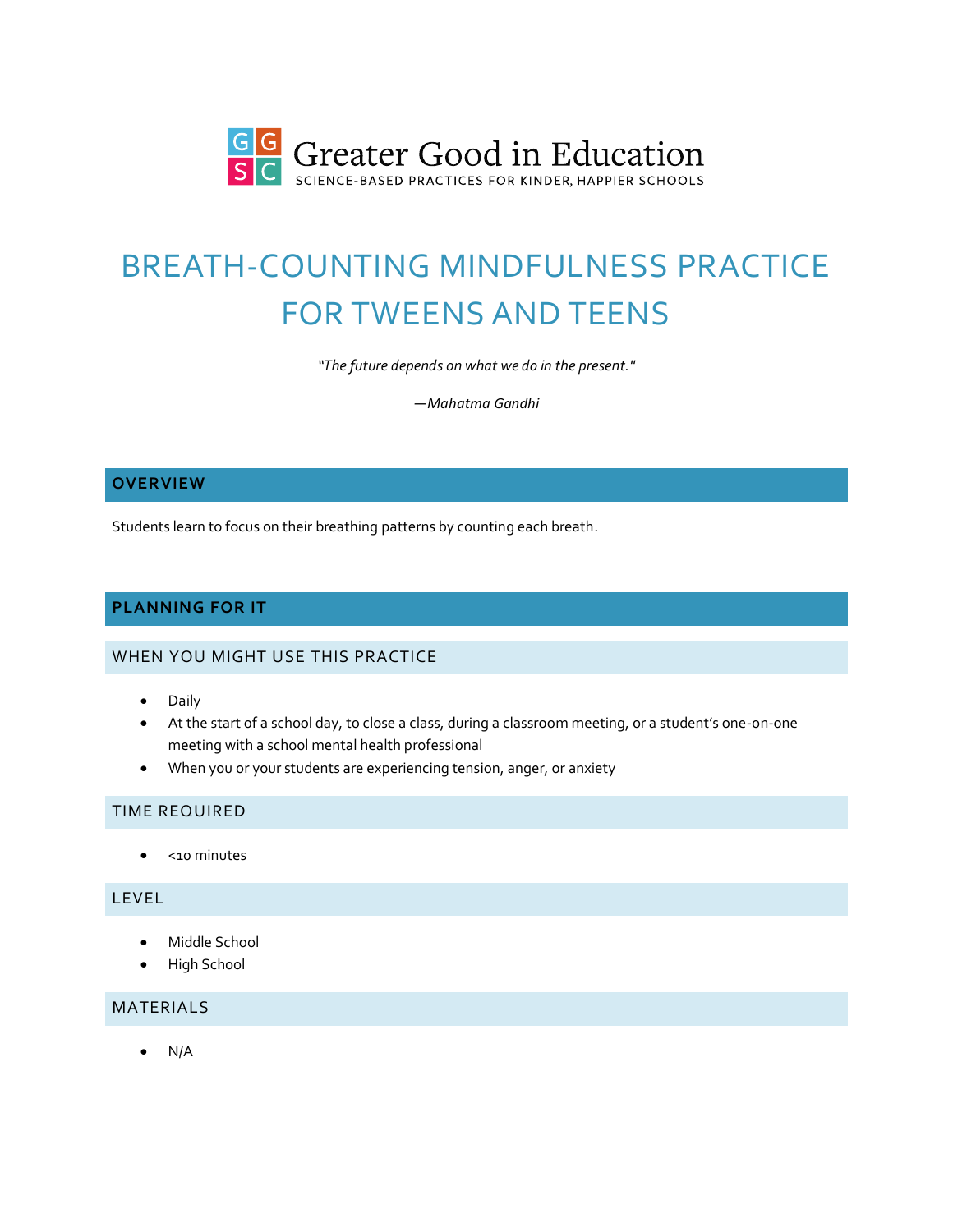# LEARNING OBJECTIVE

Students will:

• Practice focusing and redirecting their attention to their breath by counting in breaths and out breaths

#### SEL COMPETENCIES

- Self-Awareness
- Self-Management

#### **HOW TO DO IT**

#### REFLECTION BEFORE THE PRACTICE

Try this [Mindful Breathing practice](https://ggia.berkeley.edu/practice/mindful_breathing) before leading students in the practice below. Check in with yourself before doing the practice and again afterwards. Do you notice a change in how you feel?

### INSTRUCTIONS

# GETTING STARTED

- You can begin this activity by inviting students to lie down. However, if they prefer to remain sitting upright in a chair (or on the floor) that is fine, too.
- Click [here](https://www.mindful.org/a-mindful-breath-counting-practice-for-teens-and-tweens/) for the audio recording of this practice featured in Mindful magazine, or use the script below to lead your students through this practice

# THE PRACTICE

- *Lie down [or sit down] and let your body rest. Notice whatever you're thinking right now, however you feel right now.*
- *When you're ready, take three deep breaths while paying attention to the rising and falling of your belly. We're not trying to do anything special except just notice the sensation—what it feels like.*
- Place your hand on your belly. As best as you're able, pay attention to the rocking of your hand with each *breath.*
- *Recognize that your mind will go off somewhere else, over and over again, or you might feel restless—all of that's normal, all of that's totally fine. Each time you notice your attention has gone somewhere else, come back again to your hand rising and falling on your belly.*
- *If you'd like, count your breaths, sticking to small groups. Perhaps you could count up to five and then start again at one.*
- *Each time you lose track, simply start over. Note any tendency to get frustrated—there's no need to, the distractions will happen. Breathe in, one, breathe out, one, breathe in, two, breathe out, two, continuing at your own pace… and coming back again to breathing in and breathing out.*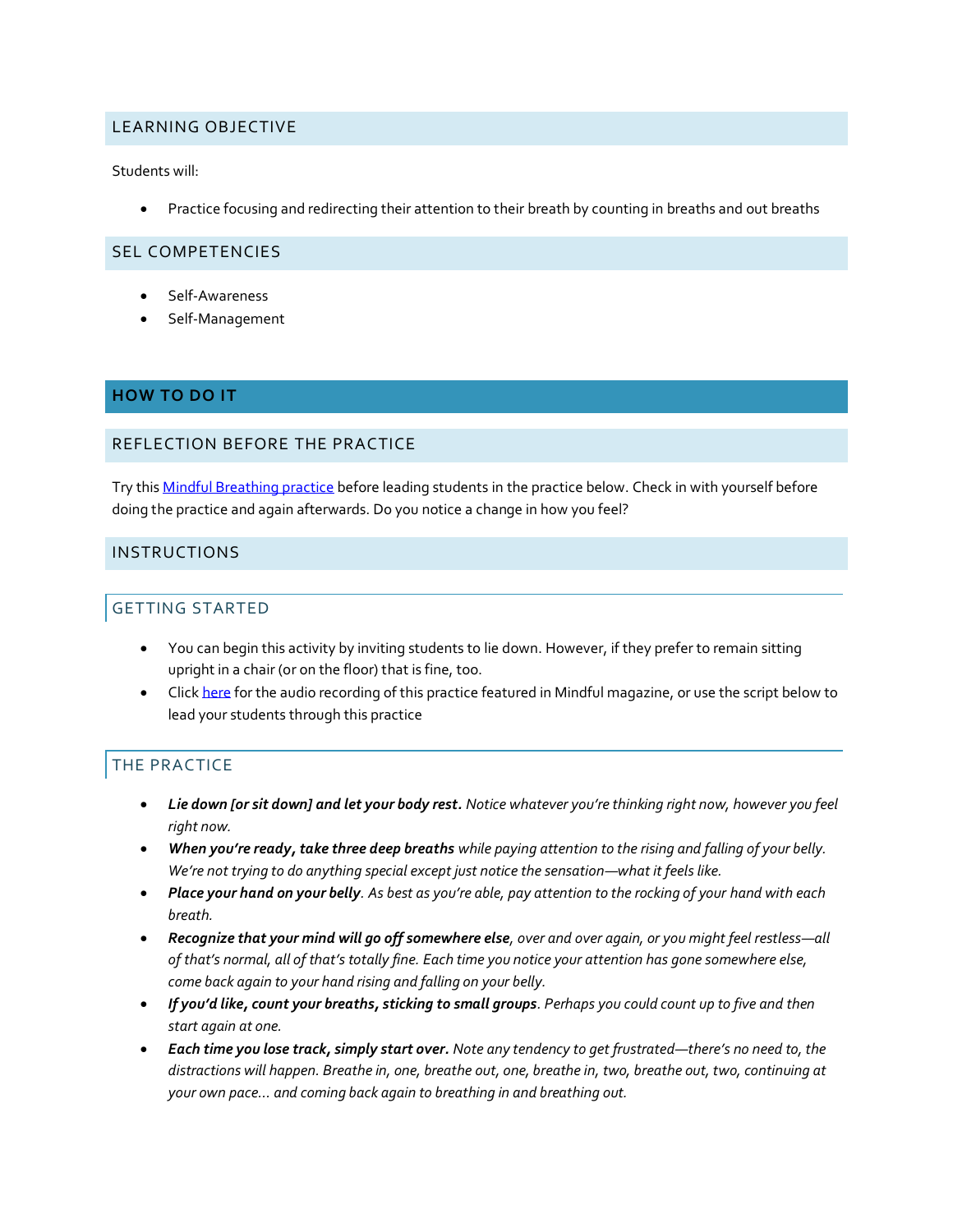- *Wherever your mind's gone, allow those thoughts to be for just now. Allow them to show up and then continue on. Thoughts are normal. Everyone has thoughts continually throughout the day, throughout this type of practice.*
- *Come back gently, and over and over again to the feeling of breathing, right now. Allow thoughts and feelings to show up because they will and then each time come back again.*
- *Breathe in, one, breathe out, one, breathe in, two, breathe out, two, and then again coming back to the next breath—not trying to fix anything or change anything at that moment, or at this next moment.*
- *At some other time during the day, there might be something to act on, but right now, simply lie here, guiding your attention to the rocking of your hand, to the sensation of breathing.*
- *And when you're ready, if you'd like, opening your eyes, or continuing to lie still.*

# **CLOSURE**

- Invite students to describe their experiences.
- Ask them what they noticed about their ability to count their breath.
- Assure them that the mind is easily distracted—a key to mindfulness is to continue redirecting your attention to an "anchor" (e.g., the breath) as your mind wanders.
- Ask students when and where they might want to try this activity again in the future.

# EXTENSIONS

• Consider using this practice in conjunction with other mindfulness activities, like a body scan practice or a loving-kindness practice.

# REFLECTION AFTER THE PRACTICE

How did students respond to this practice? Were they calmer and more focused?

# **THE RESEARCH BEHIND THE PRACTICE**

#### EVIDENCE THAT IT WORKS

Mindful breathing is a core mindfulness practice, an[d research](https://centerhealthyminds.org/news/to-practice-mindfulness-start-by-counting-your-breaths) with adults suggests that breath-counting, specifically, can improve mood and reduce mind wandering. Further, [a review](https://www.ncbi.nlm.nih.gov/pmc/articles/PMC4075476/) of 24 mindfulness studies with K-12 students indicates that mindfulness can increase students' ability to focus and bolster their resilience to stress.

#### WHY DOES IT MATTER?

"Mindful breathing" is a simple process—one that involves observing the breath and redirecting attention to the breath when the mind wanders--and is a tool that students can easily use when faced with a stressful situation.

This particular activity gives students an anchor for their attention—their breath—a place to focus when they might feel carried away by emotions. However, students also receive additional supports with mindful breathing as they practice: 1) breath counting and 2) following the rising-and-falling movement of their bellies under their